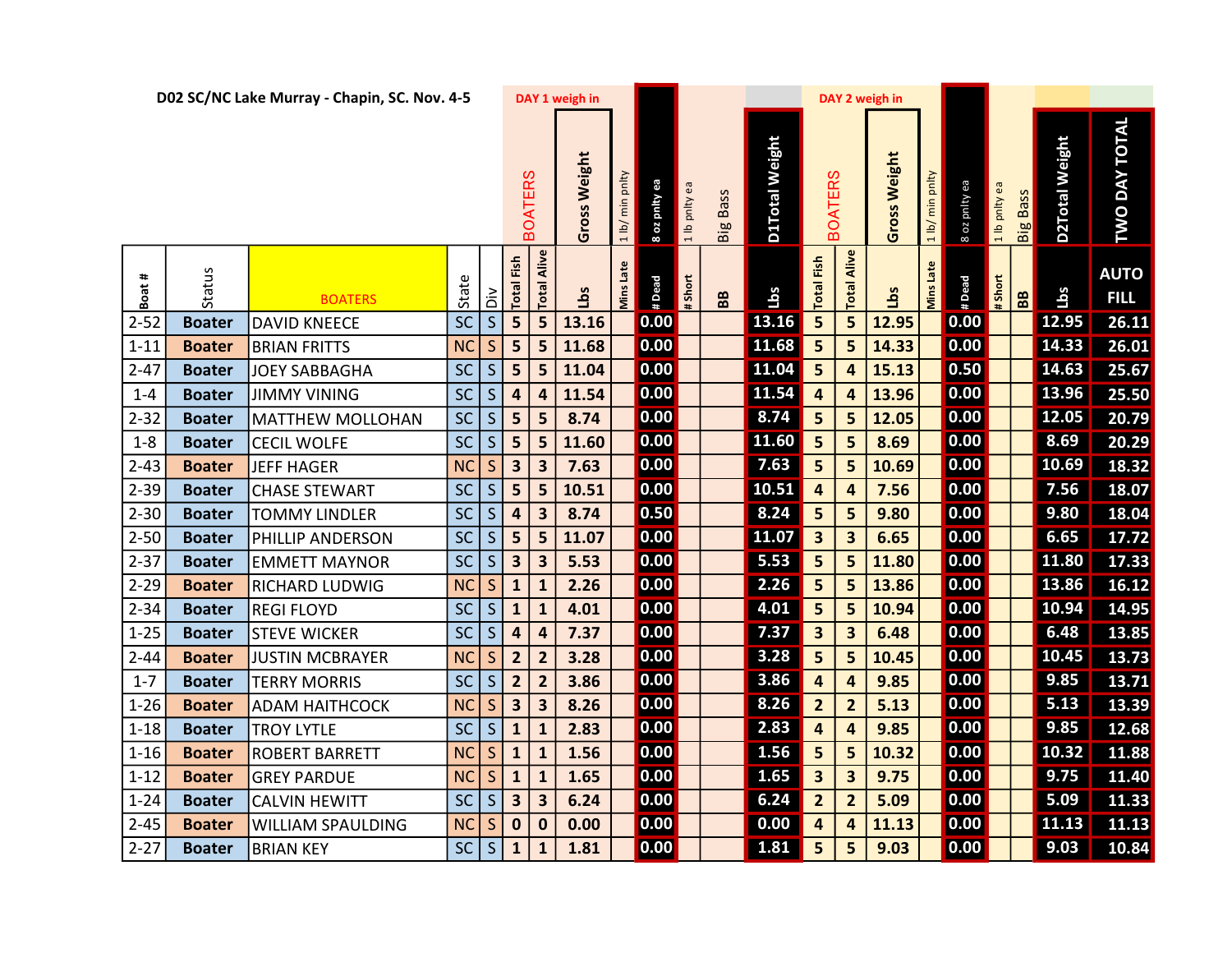| $2 - 36$ | <b>Boater</b> | <b>TRACY HEWITT</b>         | <b>SC</b>     | S               | $\mathbf{1}$            | $\mathbf{1}$     | 1.86         | 0.00 | 1.86                  | 5                       | 5                       | 8.56 | 0.00 |  | 8.56   | 10.42  |
|----------|---------------|-----------------------------|---------------|-----------------|-------------------------|------------------|--------------|------|-----------------------|-------------------------|-------------------------|------|------|--|--------|--------|
| $2 - 46$ | <b>Boater</b> | <b>HAROLD TURNER</b>        | <b>SC</b>     | S               | $\mathbf{1}$            | $\mathbf{1}$     | 4.28         | 0.00 | 4.28                  | $\boldsymbol{A}$        | 4                       | 6.00 | 0.00 |  | 6.00   | 10.28  |
| $2 - 42$ | <b>Boater</b> | <b>IAN SEAVER</b>           | <b>NC</b>     | S               | $\mathbf{1}$            | $\mathbf{1}$     | 3.32         | 0.00 | 3.32                  | 3                       | 3 <sup>1</sup>          | 6.39 | 0.00 |  | 6.39   | 9.71   |
| $2 - 49$ | <b>Boater</b> | JERRY HASELDEN              | <b>SC</b>     | S               | $\mathbf 0$             | $\mathbf 0$      | 0.00         | 0.00 | 0.00                  | $\overline{\mathbf{3}}$ | $\overline{\mathbf{3}}$ | 9.03 | 0.00 |  | 9.03   | 9.03   |
| $1 - 22$ | <b>Boater</b> | <b>WENDELL CAUSEY</b>       | <b>SC</b>     | S               | $\mathbf{1}$            | $\mathbf{1}$     | 1.60         | 0.00 | 1.60                  | 3                       | $\overline{\mathbf{3}}$ | 7.33 | 0.00 |  | 7.33   | 8.93   |
| $1 - 17$ | <b>Boater</b> | JEREMY SESSIONS             | SC            | S               | $\mathbf 0$             | $\mathbf 0$      | 0.00         | 0.00 | 0.00                  | $\overline{\mathbf{3}}$ | $\overline{\mathbf{3}}$ | 8.31 | 0.00 |  | 8.31   | 8.31   |
| $1 - 1$  | <b>Boater</b> | <b>BRENT SEWELL</b>         | <b>NC</b>     | $S_{\parallel}$ | $\overline{2}$          | $\overline{2}$   | 3.63         | 0.00 | 3.63                  | $\overline{\mathbf{3}}$ | 3 <sup>1</sup>          | 4.65 | 0.00 |  | 4.65   | 8.28   |
| $1 - 9$  | <b>Boater</b> | <b>DEAN CHAPMAN</b>         | SC            | S               | $\overline{2}$          | $\overline{2}$   | 4.43         | 0.00 | 4.43                  | $\overline{2}$          | $\overline{2}$          | 3.21 | 0.00 |  | 3.21   | 7.64   |
| $1 - 5$  | <b>Boater</b> | <b>KEVIN THIVIERGE</b>      | <b>SC</b>     | S               | $\overline{2}$          | $\overline{2}$   | 3.65         | 0.00 | 3.65                  | $\overline{2}$          | 2 <sup>1</sup>          | 3.29 | 0.00 |  | 3.29   | 6.94   |
| $1 - 2$  | <b>Boater</b> | <b>EDGAR ALEWINE</b>        | <b>SC</b>     | S               | $\mathbf{1}$            | $\mathbf{1}$     | 2.03         | 0.00 | 2.03                  | $\overline{\mathbf{3}}$ | 3 <sup>1</sup>          | 4.76 | 0.00 |  | 4.76   | 6.79   |
| $2 - 51$ | <b>Boater</b> | <b>MATTHEW BOSTIC</b>       | <b>SC</b>     | S               | $\mathbf{1}$            | $\mathbf{1}$     | 3.00         | 0.00 | 3.00                  | $\overline{2}$          | 2 <sup>1</sup>          | 3.70 | 0.00 |  | 3.70   | 6.70   |
| $2 - 38$ | <b>Boater</b> | <b>GREG TAYLOR</b>          | <b>NC</b>     | S               | $\mathbf{1}$            | $\mathbf{1}$     | 2.15         | 0.00 | 2.15                  | $\overline{\mathbf{3}}$ | 3 <sup>1</sup>          | 4.54 | 0.00 |  | 4.54   | 6.69   |
| $1 - 3$  | <b>Boater</b> | <b>COY WATTS</b>            | <b>SC</b>     | S               | $\mathbf{3}$            | 3                | 6.30         | 0.00 | 6.30                  | $\bf{0}$                | $\mathbf{0}$            | 0.00 | 0.00 |  | 0.00   | 6.30   |
| $1 - 13$ | <b>Boater</b> | <b>DAVID SPRAYBERRY</b>     | <b>SC</b>     | S               | $\mathbf{1}$            | $\mathbf{1}$     | 2.31         | 0.00 | 2.31                  | $\overline{2}$          | $\overline{2}$          | 3.97 | 0.00 |  | 3.97   | 6.28   |
| $1 - 19$ | <b>Boater</b> | <b>DWIGHT PETERSON, JR.</b> | <b>NC</b>     | S               | $\overline{2}$          | $\overline{2}$   | 4.21         | 0.00 | 4.21                  | $\mathbf 0$             | $\mathbf{0}$            | 0.00 | 0.00 |  | 0.00   | 4.21   |
| $2 - 31$ | <b>Boater</b> | <b>DAVE DAVIS</b>           | <b>NC</b>     | S               | $\overline{2}$          | $\overline{2}$   | 4.04         | 0.00 | 4.04                  | $\mathbf 0$             | $\mathbf{0}$            | 0.00 | 0.00 |  | 0.00   | 4.04   |
| $2 - 28$ | <b>Boater</b> | <b>QUIONNE YORK</b>         | <b>SC</b>     | S               | $\overline{\mathbf{3}}$ | 3                | 3.93         | 0.00 | 3.93                  | $\mathbf 0$             | $\mathbf{0}$            | 0.00 | 0.00 |  | 0.00   | 3.93   |
| $1 - 20$ | <b>Boater</b> | <b>ADAM PETTY</b>           | <b>NC</b>     | S               | $\overline{2}$          | $\overline{2}$   | 3.28         | 0.00 | 3.28                  | $\mathbf 0$             | $\mathbf{0}$            | 0.00 | 0.00 |  | 0.00   | 3.28   |
| $1 - 14$ | <b>Boater</b> | <b>JEREK FOWLER</b>         | <b>NC</b>     | S               | $\mathbf{0}$            | $\mathbf 0$      | 0.00         | 0.00 | 0.00                  | $\mathbf{1}$            | $\mathbf{1}$            | 2.22 | 0.00 |  | 2.22   | 2.22   |
| $1 - 21$ | <b>Boater</b> | JOHN STURKIE                | <b>SC</b>     | S               | $\mathbf 0$             | $\bf{0}$         | 0.00         | 0.00 | 0.00                  | $\mathbf{1}$            | $\mathbf{1}$            | 1.94 | 0.00 |  | 1.94   | 1.94   |
| $2 - 33$ | <b>Boater</b> | <b>DAVID NEWELL</b>         | <b>NC</b>     | S               | $\mathbf 0$             | $\mathbf 0$      | 0.00         | 0.00 | 0.00                  | $\mathbf{1}$            | $\mathbf{1}$            | 1.93 | 0.00 |  | 1.93   | 1.93   |
| $2 - 48$ | <b>Boater</b> | <b>PATRICK LUNSFORD</b>     | <b>NC</b>     | S               | $\mathbf 0$             | $\bf{0}$         | 0.00         | 0.00 | 0.00                  | $\mathbf{1}$            | $\mathbf{1}$            | 1.86 | 0.00 |  | 1.86   | 1.86   |
| $1 - 23$ | <b>Boater</b> | <b>TRAVIS YOUNG</b>         | <b>NC</b>     | S               | $\mathbf 0$             | $\boldsymbol{0}$ | 0.00         | 0.00 | 0.00                  | $\mathbf{1}$            | $\mathbf{1}$            | 1.85 | 0.00 |  | 1.85   | 1.85   |
| $2 - 40$ | <b>Boater</b> | <b>KEITH COFFMAN</b>        | <b>NC</b>     | S               | $\mathbf{1}$            | $\mathbf{1}$     | 1.85         | 0.00 | 1.85                  | $\mathbf 0$             | $\mathbf{0}$            | 0.00 | 0.00 |  | 0.00   | 1.85   |
| $1 - 6$  | <b>Boater</b> | <b>JASON LAWSON</b>         | <b>NC</b>     | S               | $\mathbf 0$             | $\bf{0}$         | 0.00         | 0.00 | 0.00                  | $\mathbf{1}$            | $\mathbf{1}$            | 1.54 | 0.00 |  | 1.54   | 1.54   |
| $2 - 35$ | <b>Boater</b> | <b>BILL PAYNE</b>           | SC            | S               | $\mathbf{1}$            | $\mathbf{1}$     | 1.43         | 0.00 | 1.43                  | $\mathbf 0$             | $\mathbf{0}$            | 0.00 | 0.00 |  | 0.00   | 1.43   |
| $1 - 15$ | <b>Boater</b> | MICHAEL BOAHN               | <b>NC</b>     | S               | $\mathbf 0$             | $\bf{0}$         | 0.00         | 0.00 | 0.00                  | $\mathbf 0$             | $\mathbf{0}$            | 0.00 | 0.00 |  | 0.00   | 0.00   |
| $1 - 10$ | <b>Boater</b> | <b>KENNY HAWK</b>           | <b>SC</b>     | S               | $\mathbf 0$             | $\bf{0}$         | 0.00         | 0.00 | 0.00                  | $\mathbf 0$             | $\mathbf{0}$            | 0.00 | 0.00 |  | 0.00   | 0.00   |
| $2 - 41$ | <b>Boater</b> | <b>DAVID SASSER</b>         | <b>NC</b>     | S.              | $\mathbf{0}$            | $\bf{0}$         | 0.00         | 0.00 | 0.00                  | $\mathbf 0$             | $\mathbf{0}$            | 0.00 | 0.00 |  | 0.00   | 0.00   |
|          |               |                             | <b>TOTALS</b> |                 |                         |                  | 97 96 211.67 |      | 211.17 142 141 320.57 |                         |                         |      |      |  | 320.07 | 531.24 |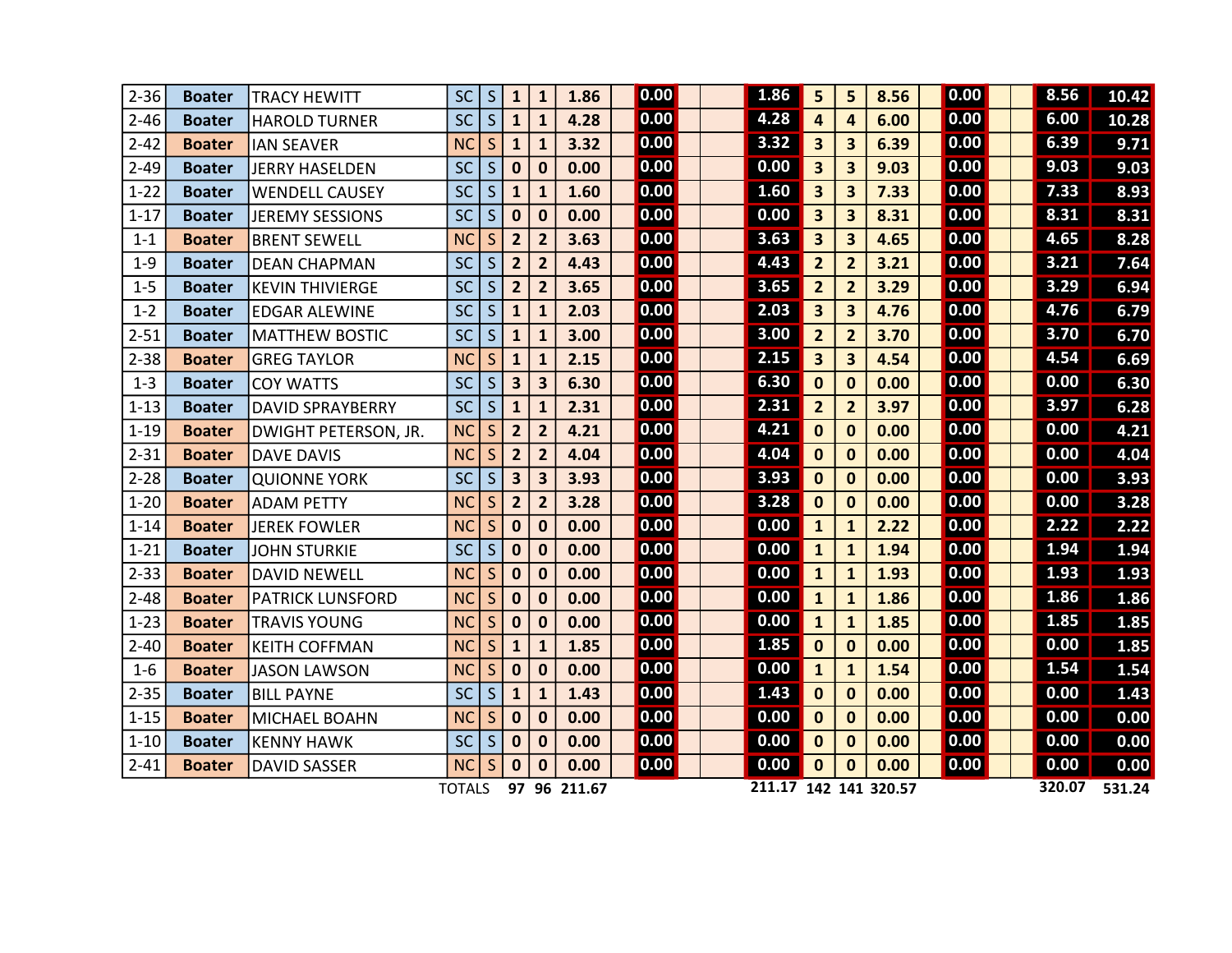|          |               | <b>Ranger Cup Winner:</b> |           |                 |  | Joey Sabbagha |                   |  |  |       |  |
|----------|---------------|---------------------------|-----------|-----------------|--|---------------|-------------------|--|--|-------|--|
|          |               | <b>STATE PRIDE</b>        |           |                 |  |               |                   |  |  |       |  |
|          |               | TOP 4 each state          |           |                 |  | Total         | <b>TEAM TOTAL</b> |  |  |       |  |
| $2 - 30$ | <b>Boater</b> | <b>TOMMY LINDLER</b>      | <b>SC</b> | S               |  | 18.04         |                   |  |  |       |  |
| $1 - 25$ | <b>Boater</b> | <b>ISTEVE WICKER</b>      | <b>SC</b> | S.              |  | 13.85         |                   |  |  |       |  |
| $2 - 39$ | <b>Boater</b> | <b>CHASE STEWART</b>      | SC        | S.              |  | 18.07         |                   |  |  |       |  |
| $1-22$   | <b>Boater</b> | <b>IWENDELL CAUSEY</b>    | <b>SC</b> | $S_{\parallel}$ |  | 8.93          |                   |  |  | 58.89 |  |
| $2 - 29$ | <b>Boater</b> | <b>RICHARD LUDWIG</b>     | NC        | S.              |  | 16.12         |                   |  |  |       |  |
| $1 - 26$ | <b>Boater</b> | <b>I</b> ADAM HAITHCOCK   | <b>NC</b> | S.              |  | 13.39         |                   |  |  |       |  |
| $2 - 45$ | <b>Boater</b> | <b>WILLIAM SPAULDING</b>  | <b>NC</b> | S.              |  | 11.13         |                   |  |  |       |  |
| $2 - 44$ | <b>Boater</b> | <b>JUSTIN MCBRAYER</b>    | NC        | S               |  | 13.73         |                   |  |  | 54.37 |  |
|          |               |                           |           |                 |  |               |                   |  |  |       |  |
|          |               |                           |           |                 |  |               |                   |  |  |       |  |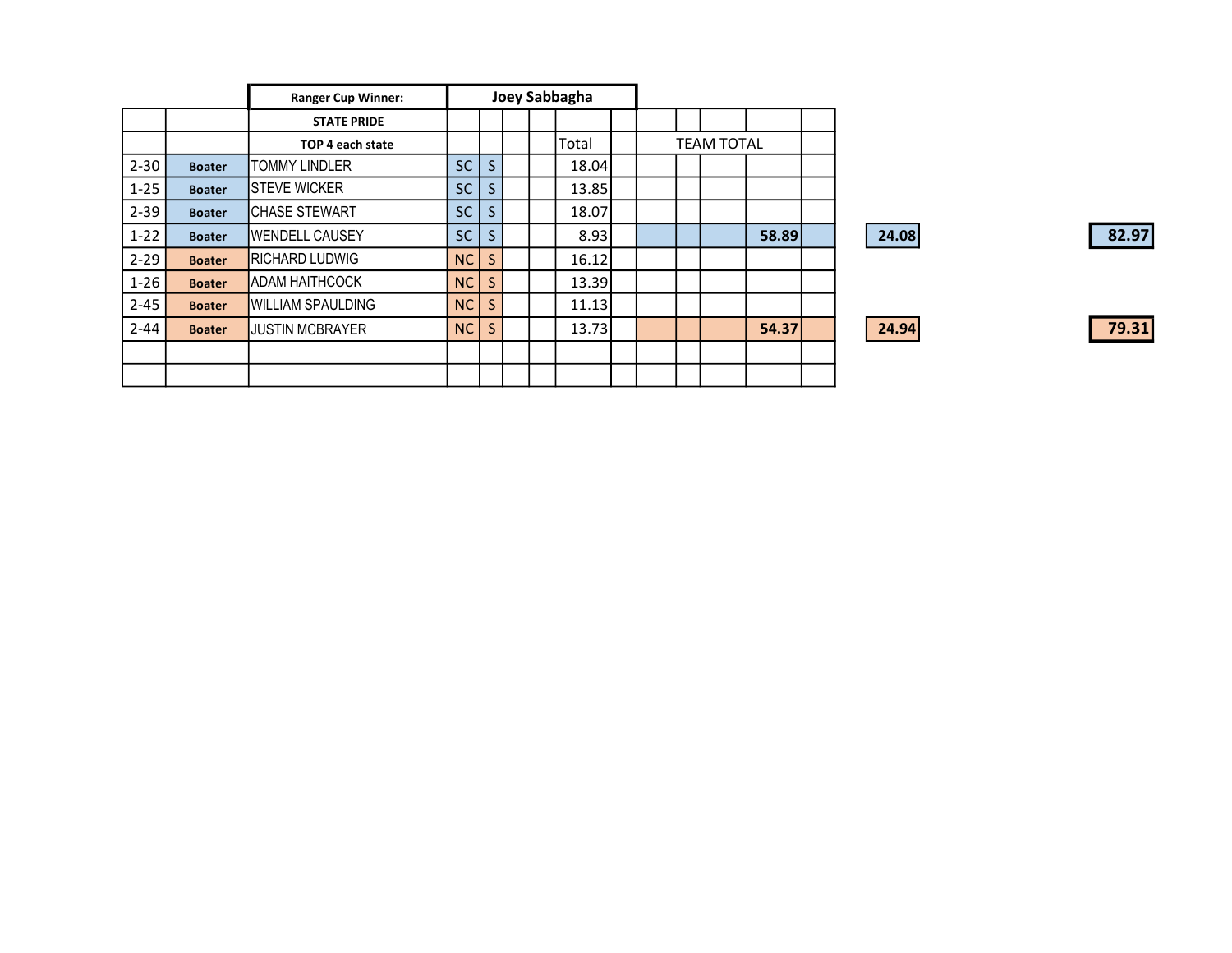|             | D02 SC/NC Lake Murray - Chapin, SC. Nov. 4-5 |                 |                                    |           |              |                   |                         | DAY 1 weigh in | DAY 2 weigh in   |                   |       |                 |                 |                         |                         |              |                 |                     |               |                 |                |                      |
|-------------|----------------------------------------------|-----------------|------------------------------------|-----------|--------------|-------------------|-------------------------|----------------|------------------|-------------------|-------|-----------------|-----------------|-------------------------|-------------------------|--------------|-----------------|---------------------|---------------|-----------------|----------------|----------------------|
|             |                                              |                 |                                    |           |              |                   | Co-Anglers              | Gross Weight   | 1 lb/ min pnlty  | 8 oz pnity ea     | pnlty | <b>Big Bass</b> | D1 Total Weight |                         | Co-Anglers              | Gross Weight | 1 lb/ min pnlty | <b>Boz</b> pnity ea | 1 lb pnlty ea | <b>Big Bass</b> | D2Total Weight | <b>TWO DAY TOTAL</b> |
| Boat#<br>Ed | D2Boat#                                      | Status          | <b>CO-ANGLERS</b>                  | State     | $\geq$       | <b>Total Fish</b> | Alive<br>Total          | <u>cg</u> T    | <b>Ains Late</b> | # Dead            | Short | BB              | <u>Lbs</u>      | <b>Total Fish</b>       | Alive<br>Total          | Lbs          | Vins Late       | # Dead              | #Short        | BB              | Lbs            | <b>UTO FIL</b>       |
| $1 - 1$     | $2 - 11$                                     | <b>CoAngler</b> | <b>PRESTON RIKARD</b>              | SC        | $\mathsf{S}$ | 4                 | 4                       | 6.66           |                  | 0.00              |       |                 | 6.66            | 5                       | 5                       | 9.97         |                 | 0.00                |               |                 | 9.97           | 16.63                |
| $2 - 32$    | $1 - 37$                                     |                 | <b>CoAngler</b> DAVID FORD         | <b>NC</b> | $\mathsf S$  | 3                 | 3                       | 8.01           |                  | 0.00              |       |                 | 8.01            | $\overline{\mathbf{3}}$ | $\overline{\mathbf{3}}$ | 7.33         |                 | 0.00                |               |                 | 7.33           | 15.34                |
| 2-50   1-27 |                                              |                 | <b>CoAngler</b> SHAWN CORBETT      | <b>NC</b> | S            | 3                 | $\overline{\mathbf{3}}$ | 7.35           |                  | 0.00              |       |                 | 7.35            | $\overline{\mathbf{r}}$ | 4                       | 7.90         |                 | 0.00                |               |                 | 7.90           | 15.25                |
| $2 - 47$    | $1 - 49$                                     |                 | <b>CoAngler OWEN SEWELL</b>        | <b>NC</b> | $\sf S$      | $\overline{2}$    | $\overline{2}$          | 6.44           |                  | $\overline{0.00}$ |       |                 | 6.44            | $\overline{\mathbf{2}}$ | $\overline{2}$          | 6.05         |                 | 0.00                |               |                 | 6.05           | 12.49                |
| $1 - 3$     | $2 - 24$                                     | <b>CoAngler</b> | <b>HUNTER WHITE</b>                | <b>NC</b> | $\mathsf S$  | $\overline{2}$    | $\overline{2}$          | 3.77           |                  | 0.00              |       |                 | 3.77            | $\overline{\mathbf{3}}$ | $\overline{\mathbf{3}}$ | 6.67         |                 | 0.00                |               |                 | 6.67           | 10.44                |
| $2 - 40$    | $1 - 48$                                     |                 | <b>CoAngler   MARC PROCTOR</b>     | <b>SC</b> | S            | 3                 | 3                       | 6.17           |                  | 0.00              |       |                 | 6.17            | $\overline{2}$          | $\overline{2}$          | 3.15         |                 | 0.00                |               |                 | 3.15           | 9.32                 |
| $2 - 28$    | $1 - 42$                                     |                 | <b>CoAngler   PATRICK RICKS</b>    | <b>SC</b> | S            | $\mathbf{1}$      | $\mathbf{1}$            | 2.37           |                  | 0.00              |       |                 | 2.37            | $\overline{\mathbf{2}}$ | $\overline{\mathbf{2}}$ | 6.93         |                 | 0.00                |               |                 | 6.93           | 9.30                 |
| 2-44        | $1 - 45$                                     |                 | <b>CoAngler TANNER LINDLER</b>     | SC        | S            | $\bf{0}$          | $\bf{0}$                | 0.00           |                  | 0.00              |       |                 | 0.00            | 5                       | 5                       | 9.13         |                 | 0.00                |               |                 | 9.13           | 9.13                 |
| 2-35        | $1 - 51$                                     |                 | <b>CoAngler</b> ZAK MARTIN         | SC        | $\mathsf S$  | $\bf{0}$          | $\mathbf 0$             | 0.00           |                  | 0.00              |       |                 | 0.00            | 5                       | 5                       | 8.80         |                 | 0.00                |               |                 | 8.80           | 8.80                 |
| $2 - 42$    | $1 - 33$                                     |                 | <b>CoAngler   CAMERON BAKER</b>    | <b>SC</b> | S            | $\mathbf{1}$      | $\mathbf{1}$            | 2.34           |                  | 0.00              |       |                 | 2.34            | $\overline{\mathbf{3}}$ | $\overline{\mathbf{3}}$ | 5.38         |                 | 0.00                |               |                 | 5.38           | 7.72                 |
| $1 - 22$    | $2 - 12$                                     |                 | <b>CoAngler   MONTAE GREGG</b>     | SC        | $\mathsf{S}$ | $\bf{0}$          | $\bf{0}$                | 0.00           |                  | 0.00              |       |                 | 0.00            | $\overline{\mathbf{3}}$ | $\overline{\mathbf{3}}$ | 6.82         |                 | 0.00                |               |                 | 6.82           | 6.82                 |
| 2-48        | $1 - 50$                                     |                 | <b>CoAngler SCOTT FARMER</b>       | <b>SC</b> | $\mathsf S$  | $\mathbf{1}$      | $\mathbf{1}$            | 2.80           |                  | 0.00              |       |                 | 2.80            | $\overline{2}$          | $\overline{2}$          | 3.90         |                 | 0.00                |               |                 | 3.90           | 6.70                 |
| $2 - 34$    |                                              |                 | 1-30 <b>CoAngler</b> LARRY HALSEY  | <b>NC</b> | S.           | $\mathbf 0$       | $\bf{0}$                | 0.00           |                  | 0.00              |       |                 | 0.00            | $\overline{2}$          | $\overline{2}$          | 6.56         |                 | 0.00                |               |                 | 6.56           | 6.56                 |
| $2 - 30$    | $1 - 28$                                     |                 | <b>CoAngler</b> SHAWN COLLINS      | <b>NC</b> | $\sf S$      | $\mathbf{1}$      | 1                       | 1.98           |                  | 0.00              |       |                 | 1.98            | $\overline{\mathbf{2}}$ | $\overline{2}$          | 4.45         |                 | 0.00                |               |                 | 4.45           | 6.43                 |
| $1 - 9$     | $2 - 26$                                     |                 | <b>CoAngler GRADY ALLEN</b>        | <b>SC</b> | S            | $\mathbf{1}$      | $\mathbf{1}$            | 2.14           |                  | 0.00              |       |                 | 2.14            | $\overline{2}$          | $\overline{2}$          | 3.80         |                 | 0.00                |               |                 | 3.80           | 5.94                 |
| $1 - 6$     | $2 - 13$                                     |                 | <b>CoAngler   WILL ALEWINE</b>     | SC        | $\mathsf{S}$ | ${\bf 1}$         | $\mathbf{1}$            | 1.63           |                  | 0.00              |       |                 | 1.63            | $\overline{2}$          | $\overline{2}$          | 4.21         |                 | 0.00                |               |                 | 4.21           | 5.84                 |
| $1 - 24$    | $2 - 4$                                      |                 | <b>CoAngler</b> RONNIE COX         | <b>NC</b> | $\mathsf S$  | $\mathbf{1}$      | $\mathbf{1}$            | 3.47           |                  | 0.00              |       |                 | 3.47            | $\mathbf{1}$            | $\mathbf{1}$            | 2.34         |                 | 0.00                |               |                 | 2.34           | 5.81                 |
| $2 - 41$    | $1 - 46$                                     |                 | <b>CoAngler CAMERON KAIHARA</b>    | SC        | S.           | $\bf{0}$          | 0                       | 0.00           |                  | 0.00              |       |                 | 0.00            | $\overline{2}$          | $\overline{2}$          | 5.34         |                 | 0.00                |               |                 | 5.34           | 5.34                 |
| $1 - 2$     | $2 - 9$                                      |                 | <b>CoAngler</b> ALLAN RIDDLE       | <b>NC</b> | $\sf S$      | $\mathbf 0$       | $\mathbf 0$             | 0.00           |                  | 0.00              |       |                 | 0.00            | $\overline{2}$          | $\overline{2}$          | 5.13         |                 | 0.00                |               |                 | 5.13           | 5.13                 |
| $1 - 17$    | $2 - 7$                                      |                 | <b>CoAngler JAMES KENNEDY</b>      | <b>NC</b> | S.           | $\mathbf{1}$      | $\mathbf{1}$            | 2.56           |                  | 0.00              |       |                 | 2.56            | $\mathbf{1}$            | $\mathbf{1}$            | 2.50         |                 | 0.00                |               |                 | 2.50           | 5.06                 |
| $1 - 11$    | $2 - 23$                                     |                 | <b>CoAngler   DAVID HUTCHERSON</b> | <b>SC</b> | $\sf S$      | $\mathbf{1}$      | $\mathbf{1}$            | 1.83           |                  | 0.00              |       |                 | 1.83            | $\overline{2}$          | $\overline{2}$          | 3.21         |                 | 0.00                |               |                 | 3.21           | 5.04                 |
| $1 - 25$    | $2 - 2$                                      |                 | <b>CoAngler</b> CHRISTOPHER MOSS   | <b>NC</b> | $\mathsf{S}$ | $\mathbf{1}$      | ${\bf 1}$               | 2.62           |                  | 0.00              |       |                 | 2.62            | $\mathbf{1}$            | $\mathbf{1}$            | 1.71         |                 | 0.00                |               |                 | 1.71           | 4.33                 |
| $2 - 33$    | $1-29$                                       |                 | <b>CoAngler   BRANDON JEFFCOAT</b> | <b>SC</b> | S            | ${\bf 1}$         | $\mathbf{1}$            | 1.69           |                  | 0.00              |       |                 | 1.69            | $\mathbf{1}$            | $\mathbf{1}$            | 2.54         |                 | 0.00                |               |                 | 2.54           | 4.23                 |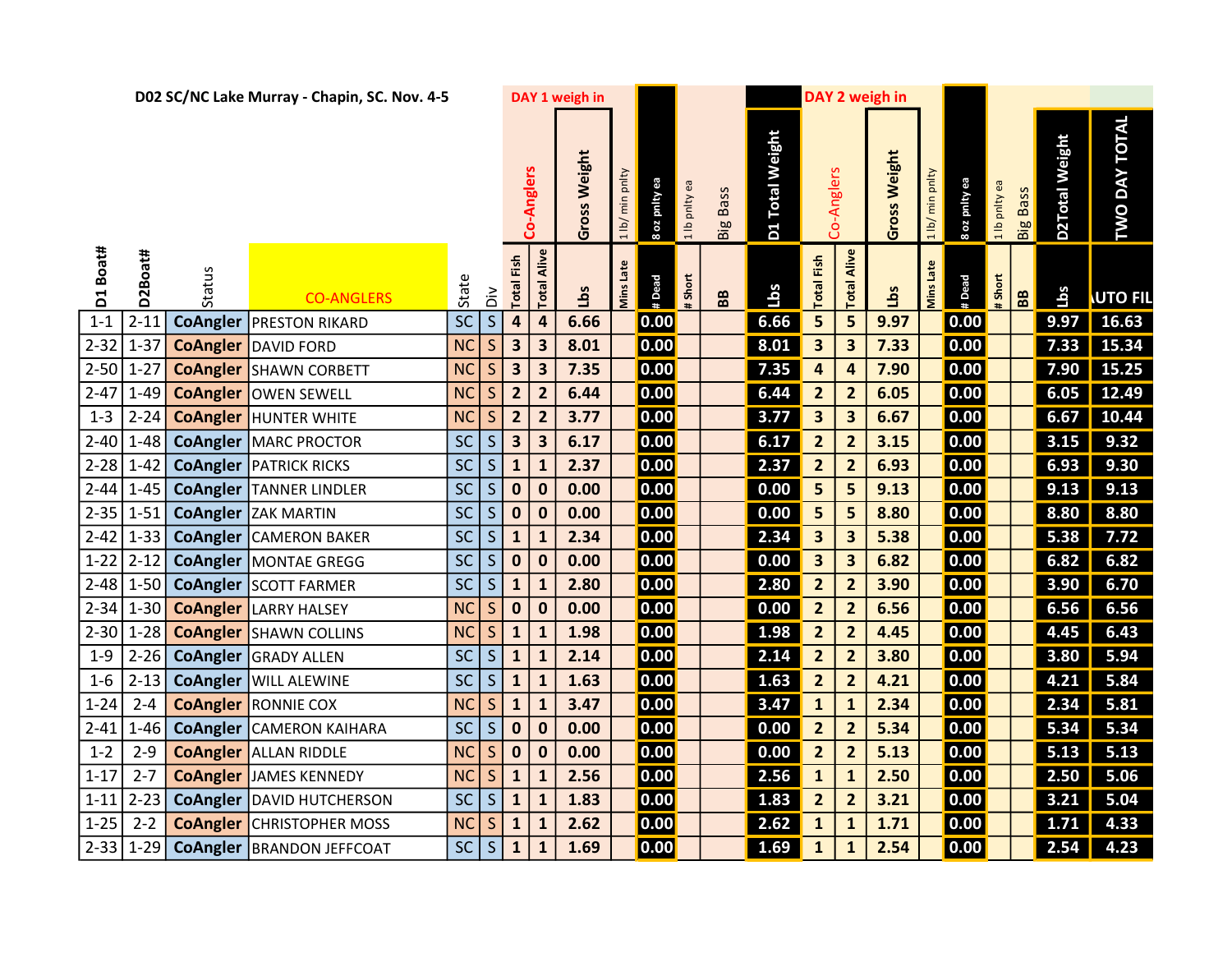| $2 - 38$ | $1 - 43$ | <b>CoAngler  DALTON DOWDY</b>      | <b>SC</b> | S           | $\overline{2}$ | $\overline{2}$          | 4.17  |   | 0.00 | 4.17  | $\mathbf 0$  | 0            | 0.00      | 0.00           | 0.00 | 4.17          |
|----------|----------|------------------------------------|-----------|-------------|----------------|-------------------------|-------|---|------|-------|--------------|--------------|-----------|----------------|------|---------------|
| $1 - 20$ | $2 - 6$  | <b>CoAngler   DARRELL SHULL</b>    | <b>SC</b> | S           | $\mathbf{1}$   | $\mathbf{1}$            | 1.77  |   | 0.00 | 1.77  | $\mathbf{1}$ | 1            | 2.38      | 0.00           | 2.38 | 4.15          |
| $1 - 10$ | $2 - 1$  | <b>CoAngler   TIAWAUN PHILLIPS</b> | <b>SC</b> | S           | $\mathbf{1}$   | $\mathbf{1}$            | 1.93  |   | 0.00 | 1.93  | $\mathbf{1}$ | $\mathbf{1}$ | 1.65      | 0.00           | 1.65 | 3.58          |
| $1 - 26$ | $2 - 20$ | <b>CoAngler ROYCE COMBS</b>        | <b>SC</b> | S           | $\overline{2}$ | $\overline{2}$          | 3.52  |   | 0.00 | 3.52  | $\bf{0}$     | $\mathbf 0$  | 0.00      | 0.00           | 0.00 | 3.52          |
| $2 - 51$ | $1 - 31$ | <b>CoAngler   NATHAN NIENHIUS</b>  | <b>SC</b> | S           | $\bf{0}$       | $\bf{0}$                | 0.00  |   | 0.00 | 0.00  | $\mathbf{1}$ | 1            | 3.19      | 0.00           | 3.19 | 3.19          |
| $2 - 29$ | $1 - 52$ | CoAngler   COHEN B. LINDLER        | <b>SC</b> | S           | $\bf{0}$       | $\mathbf 0$             | 0.00  |   | 0.00 | 0.00  | $\mathbf{1}$ | 1            | 3.19      | 0.00           | 3.19 | 3.19          |
| $1 - 7$  | $2 - 17$ | <b>CoAngler JAMES RIVENBARK</b>    | <b>NC</b> | S           | $\overline{2}$ | $\overline{\mathbf{2}}$ | 3.01  |   | 0.00 | 3.01  | $\bf{0}$     | $\mathbf 0$  | 0.00      | 0.00           | 0.00 | 3.01          |
| $2 - 37$ | $1 - 34$ | <b>CoAngler   LINNIE OAKLEY</b>    | <b>NC</b> | S           | $\bf{0}$       | $\bf{0}$                | 0.00  |   | 0.00 | 0.00  | $\mathbf{1}$ | $\mathbf{1}$ | 2.64      | 0.00           | 2.64 | 2.64          |
| $1 - 13$ | $2 - 18$ | <b>CoAngler JOHN ORCHARD</b>       | <b>NC</b> | S           | $\mathbf{1}$   | ${\bf 1}$               | 2.63  |   | 0.00 | 2.63  | $\bf{0}$     | 0            | 0.00      | 0.00           | 0.00 | 2.63          |
| $2 - 46$ | $1 - 35$ | <b>CoAngler   MIKE EDWARDS</b>     | <b>NC</b> | S           | $\mathbf{1}$   | ${\bf 1}$               | 2.05  |   | 0.00 | 2.05  | $\bf{0}$     | $\mathbf 0$  | 0.00      | 0.00           | 0.00 | 2.05          |
| $2 - 49$ | $1 - 32$ | <b>CoAngler</b> SAMANTHA GAY       | <b>NC</b> | S           | $\bf{0}$       | $\bf{0}$                | 0.00  |   | 0.00 | 0.00  | $\mathbf{1}$ | $\mathbf{1}$ | 2.04      | 0.00           | 2.04 | 2.04          |
| $2 - 39$ | $1 - 41$ | <b>CoAngler   MICHAEL ROYALS</b>   | <b>SC</b> | S           | $\bf{0}$       | $\bf{0}$                | 0.00  |   | 0.00 | 0.00  | $\mathbf{1}$ | 1            | 2.03      | $\boxed{0.00}$ | 2.03 | 2.03          |
| $1 - 23$ | $2 - 10$ | <b>CoAngler   DANNY HOOVER</b>     | <b>SC</b> | S           | $\mathbf{1}$   | $\mathbf{1}$            | 2.00  |   | 0.00 | 2.00  | $\bf{0}$     | 0            | 0.00      | 0.00           | 0.00 | 2.00          |
| $2 - 36$ | $1 - 39$ | <b>CoAngler  STEVE J GARDNER</b>   | <b>NC</b> | S           | $\bf{0}$       | $\mathbf 0$             | 0.00  |   | 0.00 | 0.00  | $\mathbf{1}$ | $\mathbf{1}$ | 1.89      | 0.00           | 1.89 | 1.89          |
| $2 - 52$ | $1 - 36$ | <b>CoAngler ANDREW SMITH</b>       | <b>NC</b> | S           | $\bf{0}$       | $\bf{0}$                | 0.00  |   | 0.00 | 0.00  | $\mathbf{1}$ | 1            | 1.69      | 0.00           | 1.69 | 1.69          |
| $1 - 16$ | $2 - 3$  | <b>CoAngler   MORRIS HOUSER</b>    | <b>SC</b> | $\mathsf S$ | $\mathbf{1}$   | $\mathbf 1$             | 1.52  |   | 0.00 | 1.52  | $\bf{0}$     | $\mathbf 0$  | 0.00      | 0.00           | 0.00 | 1.52          |
| $2 - 31$ | $1 - 40$ | <b>CoAngler  TERRY COLEMAN</b>     | <b>SC</b> | S           | $\bf{0}$       | $\boldsymbol{0}$        | 0.00  |   | 0.00 | 0.00  | $\bf{0}$     | $\mathbf 0$  | 0.00      | 0.00           | 0.00 | 0.00          |
| $2 - 43$ | $1 - 38$ | <b>CoAngler  JEFF HOOVER</b>       | <b>SC</b> | S           | $\bf{0}$       | $\mathbf 0$             | 0.00  |   | 0.00 | 0.00  | $\bf{0}$     | $\mathbf 0$  | 0.00      | 0.00           | 0.00 | 0.00          |
| $2 - 45$ | $1 - 44$ | <b>CoAngler   BLAKE STRICKLAND</b> | <b>SC</b> | S           | $\bf{0}$       | $\boldsymbol{0}$        | 0.00  |   | 0.00 | 0.00  | $\bf{0}$     | $\mathbf 0$  | 0.00      | 0.00           | 0.00 | 0.00          |
| $1 - 4$  | $2 - 5$  | <b>CoAngler</b> DAVID COMBS        | <b>NC</b> | S           | $\bf{0}$       | $\mathbf 0$             | 0.00  |   | 0.00 | 0.00  | $\bf{0}$     | $\mathbf 0$  | 0.00      | 0.00           | 0.00 | 0.00          |
| $1 - 5$  | $2 - 16$ | <b>CoAngler</b> LEROY SHAW         | <b>SC</b> | S           | $\bf{0}$       | $\boldsymbol{0}$        | 0.00  |   | 0.00 | 0.00  | $\bf{0}$     | 0            | 0.00      | 0.00           | 0.00 | 0.00          |
| $1 - 8$  | $2 - 22$ | <b>CoAngler JOHN WHALEY</b>        | <b>NC</b> | S           | $\bf{0}$       | $\mathbf 0$             | 0.00  |   | 0.00 | 0.00  | $\bf{0}$     | 0            | 0.00      | 0.00           | 0.00 | 0.00          |
| $1 - 12$ | $2 - 15$ | <b>CoAngler   TIM DEPRIEST</b>     | SC        | S           | $\bf{0}$       | $\boldsymbol{0}$        | 0.00  |   | 0.00 | 0.00  | $\bf{0}$     | 0            | 0.00      | 0.00           | 0.00 | 0.00          |
| $1 - 14$ | $2 - 19$ | <b>CoAngler RANDY BROWN</b>        | <b>SC</b> | S           | $\bf{0}$       | $\bf{0}$                | 0.00  |   | 0.00 | 0.00  | $\bf{0}$     | 0            | 0.00      | 0.00           | 0.00 | 0.00          |
| $1 - 15$ | $2 - 14$ | <b>CoAngler JUSTIN GRIFFIN</b>     | <b>SC</b> | S           | $\bf{0}$       | $\boldsymbol{0}$        | 0.00  |   | 0.00 | 0.00  | $\bf{0}$     | 0            | 0.00      | 0.00           | 0.00 | 0.00          |
| $1 - 18$ | $2 - 8$  | <b>CoAngler JAMES WILLIAMS</b>     | <b>NC</b> | S           | $\bf{0}$       | $\boldsymbol{0}$        | 0.00  |   | 0.00 | 0.00  | $\bf{0}$     | 0            | 0.00      | 0.00           | 0.00 | 0.00          |
| $1 - 19$ | $2 - 21$ | <b>CoAngler   JEFF RIKARD</b>      | <b>SC</b> | S           | $\bf{0}$       | $\boldsymbol{0}$        | 0.00  |   | 0.00 | 0.00  | $\bf{0}$     | 0            | 0.00      | 0.00           | 0.00 | 0.00          |
| $1 - 21$ | $2 - 25$ | <b>CoAngler ARTHUR CLARK</b>       | <b>NC</b> | S           | $\bf{0}$       | $\bf{0}$                | 0.00  |   | 0.00 | 0.00  | $\bf{0}$     | 0            | 0.00      | 0.00           | 0.00 | 0.00          |
| $2 - 27$ | $1 - 47$ | <b>CoAngler</b> CHRIS McMILLAN     | <b>NC</b> | S           | $\bf{0}$       | $\boldsymbol{0}$        | 0.00  |   | 0.00 | 0.00  | $\mathbf 0$  | $\Omega$     | 0.00      | 0.00           | 0.00 | 0.00          |
|          |          |                                    |           |             |                | 40 40                   | 86.43 | 0 | 0.00 | 86.43 | 66           |              | 66 144.52 | 0.00           |      | 144.52 230.95 |